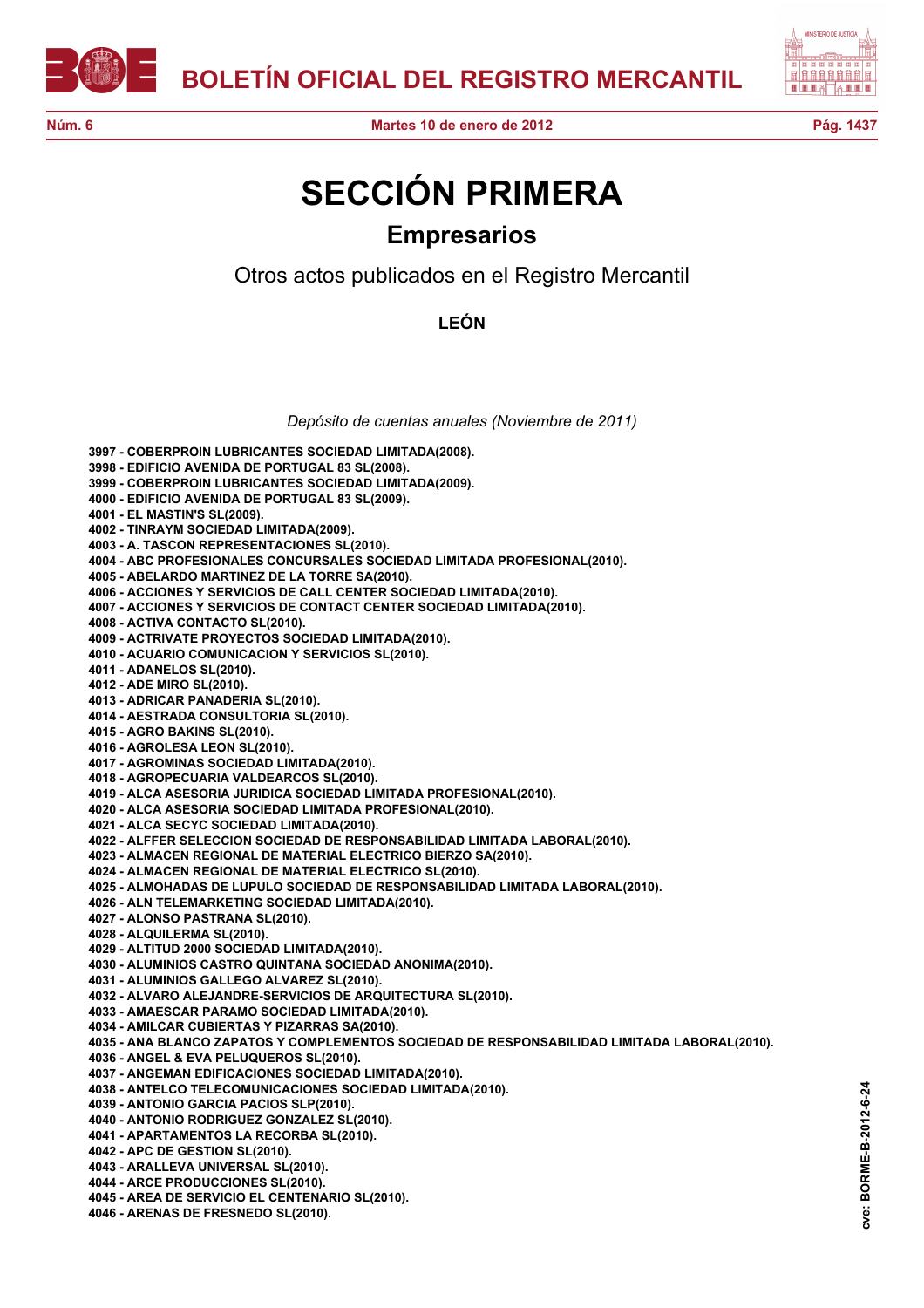**BOLETÍN OFICIAL DEL REGISTRO MERCANTIL**





**cve: BORME-B-2012-6-24**

cve:

BORME-B-2012-6-24

**4047 - ARMARIOS LEON SOCIEDAD LIMITADA(2010). 4048 - ARME CASTILLA Y LEON SA(2010). 4049 - ARME ILUMINACION Y ARQUITECTURA DE INTERIORES SL(2010). 4050 - ARTE-METAL BIERZO SOCIEDAD LIMITADA(2010). 4051 - ASESORAMIENTOS Y PROYECTOS BIERZO SL(2010). 4052 - ASESORES JURIDICOS LABORALES SL(2010). 4053 - ASESORIA TORAL SL(2010). 4054 - ASFALTOS LACIANA SL(2010). 4055 - ASINEM VIAJES, SOCIEDAD LIMITADA(2010). 4056 - ASOCIACION LEONESA CONSTRUCCION DE VIVIENDAS SL(2010). 4057 - AURAL CENTRO AUDITIVO LEONES, SL(2010). 4058 - AUTO RECAMBIOS ASTORGA SOCIEDAD LIMITADA(2010). 4059 - AUTO RECAMBIOS SANTIAGO GUTIERREZ SL(2010). 4060 - AUTO TALLERES ESTEBAN G. SL(2010). 4061 - AUTO-RECAMBIOS PIPI SOCIEDAD LIMITADA(2010). 4062 - AUTOACEVEDO SOCIEDAD ANONIMA(2010). 4063 - AUTOBUSES DE LEON SA(2010). 4064 - AUTOCARES PEDRIN SOCIEDAD LIMITADA(2010). 4065 - AUTOESCUELA LA MODERNA SL(2010). 4066 - AUTOESCUELA UNION PONFERRADA SL(2010). 4067 - AUTOMAR BENAVIDES SL(2010). 4068 - AUTOMOVILES VERDEJO SOCIEDAD LIMITADA(2010). 4069 - AUTOMOVILES VILLAVERDE GARCIA SL(2010). 4070 - AVALVERDE JARDINERIA URBANA SOCIEDAD LIMITADA(2010). 4071 - AVYA MOTOR SL(2010). 4072 - A2M GESTION DE SUELO SL(2010). 4073 - BABUBLA SOCIEDAD LIMITADA(2010). 4074 - BAHILLO ARQUITECTURA Y DISEÑO SOCIEDAD LIMITADA(2010). 4075 - BAHU EQUIPAMIENTO PARA EL HABITAT, S.L.(2010). 4076 - BALDOMERO DIAZ SOCIEDAD LIMITADA(2010). 4077 - BANGO E HIJOS SOCIEDAD LIMITADA(2010). 4078 - BAY BREEZE GROUP SL(2010). 4079 - BEATRIZ PROYECTOS SL(2010). 4080 - BELS PRODUCTOS Y SISTEMAS SL(2010). 4081 - BEMBIBRE MOTOR SOCIEDAD LIMITADA(2010). 4082 - BENIGADI SOCIEDAD LIMITADA(2010). 4083 - BIERZO FORESTAL SOCIEDAD LIMITADA(2010). 4084 - BIERZOSOFT INFORMATICA SL(2010). 4085 - BILLEDAS 08 RECREATIVOS SOCIEDAD LIMITADA(2010). 4086 - BINGOSOL SA(2010). 4087 - BIOCOMBUSTIBLES DE CASTILLA Y LEON SA(2010). 4088 - BLANCO RODRIGUEZ SOCIEDAD LIMITADA(2010). 4089 - BLASVIERDES SL(2010). 4090 - BODEGA ENTRETIERRA SL(2010). 4091 - BODEGA Y VIÑEDOS EUGENIO ESPINOSA SL(2010). 4092 - BODEGAS BERCIANAS SL(2010). 4093 - BONILLA ALTEA SL(2010). 4094 - BRAÑAS Y BARCO ARQUITECTOS SOCIEDAD LIMITADA PROFESIONAL(2010). 4095 - BRICOSIL PONFERRADA SA(2010). 4096 - BUFETE BARTOLOME SLP(2010). 4097 - BUFETE QUATRO SL(2010). 4098 - BUSMAYOR DE HOSTELERIA SL(2010). 4099 - CABALINAS SOCIEDAD LIMITADA(2010). 4100 - CAFE COPAS LUNA 9 SL(2010). 4101 - CAFETERIA RESTAURANTE EL TORNADO SL(2010). 4102 - CALAÑAS FOTOVOLTAICA ONCE SOCIEDAD LIMITADA(2010). 4103 - CALIPLAC NOROESTE SOCIEDAD LIMITADA(2010). 4104 - CALSUMI SOCIEDAD LIMITADA(2010). 4105 - CALZADOS MARIO E HIJOS SOCIEDAD LIMITADA(2010). 4106 - CANDAMIA SL(2010). 4107 - CANEDO SAN ROQUE SL(2010). 4108 - CARFER CONSTRUCTORA SOCIEDAD LIMITADA(2010). 4109 - CARMEFERSA SOCIEDAD LIMITADA(2010). 4110 - CARMEN GARCIA DE CELIS SA(2010). 4111 - CARNICERIA Y SUPERMERCADO EL CURUEÑO ALTO SLL(2010). 4112 - CARPINTERIA CASTRO GARCIA SL(2010).**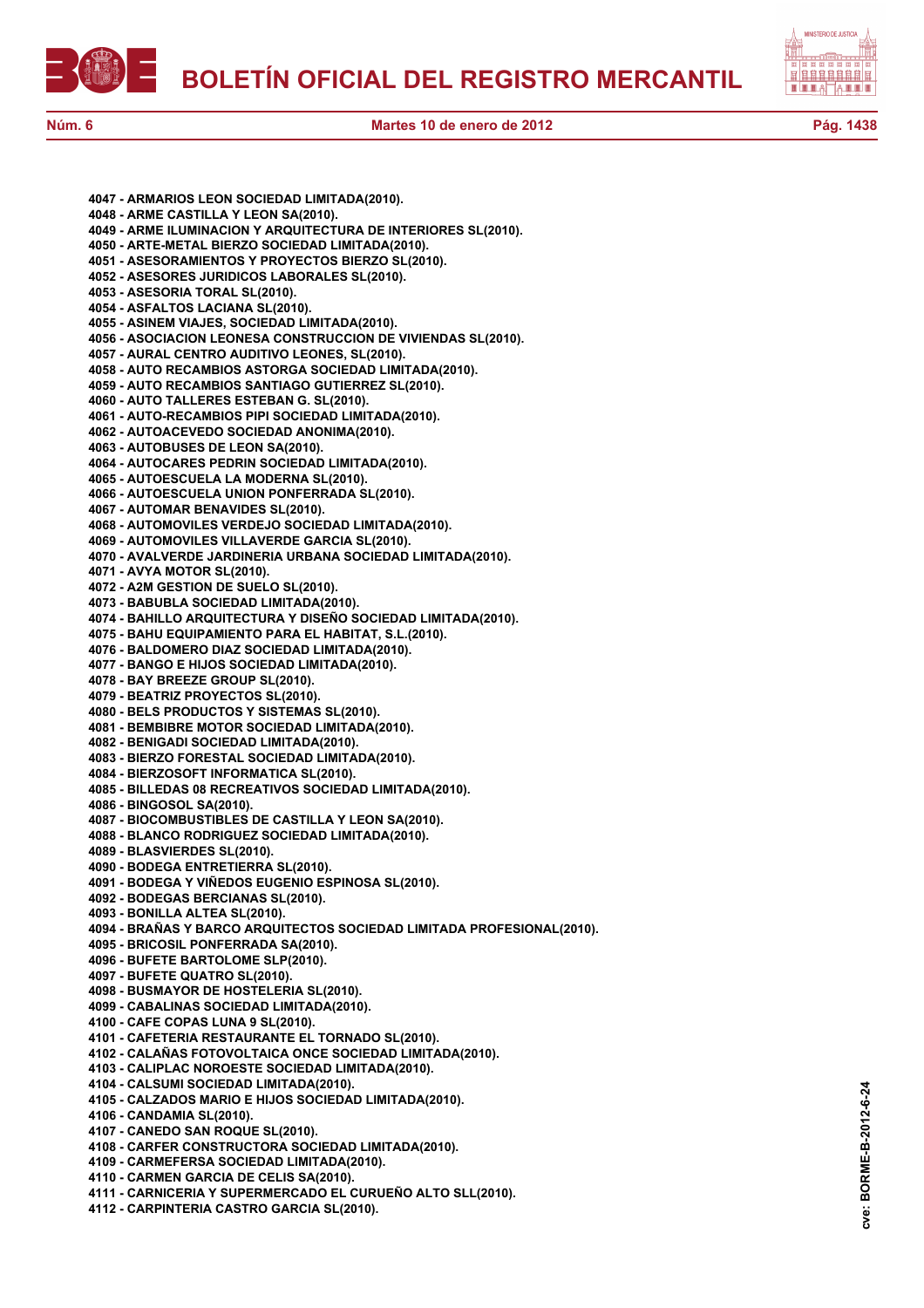



**4113 - CARRASCO-DELAS SOCIEDAD LIMITADA(2010). 4114 - CASA LAZARO SOCIEDAD LIMITADA(2010). 4115 - CASA RURAL ORALLO SOCIEDAD LIMITADA(2010). 4116 - CASA SECO SOCIEDAD LIMITADA(2010). 4117 - CASTELLANO-LEONESA DE COMPOSITES SOCIEDAD LIMITADA(2010). 4118 - CASTRO FERRALLA LOS POULONES SOCIEDAD LIMITADA(2010). 4119 - CASYME INVERSIONES SL(2010). 4120 - CATIFORIN SL(2010). 4121 - CAYREMA SL(2010). 4122 - CDL 2004 SISTEMAS DE ILUMINACION SA(2010). 4123 - CENTEGRAF SL(2010). 4124 - CENTRO DE MAQUINARIA RECUPERADA CEMEDE SL(2010). 4125 - CENTRO OPTICO BERCIANO SOCIEDAD LIMITADA(2010). 4126 - CEPAS SONANTES SL(2010). 4127 - CEPEDA PIEL SOCIEDAD LIMITADA(2010). 4128 - CERAMICA LOS BARRILES SL(2010). 4129 - CERO COMPUTER LEON SL(2010). 4130 - CHIMENEAS HOGAR CONFORT SL(2010). 4131 - CHORREOS PROFECU SOCIEDAD LIMITADA(2010). 4132 - CIRCULOBELLEZA SOCIEDAD LIMITADA(2010). 4133 - CLINICA EL PLANTIO SOCIEDAD LIMITADA PROFESIONAL(2010). 4134 - CLINICA ONCOLOGICA DOCTOR REINERIO SOCIEDAD LIMITADA(2010). 4135 - COBERPROIN GAS SL(2010). 4136 - COBERPROIN LUBRICANTES SOCIEDAD LIMITADA(2010). 4137 - COBERPROIN SERVICIOS AUXILIARES SL(2010). 4138 - CODIMAR 96 SL(2010). 4139 - COFIBER INVERSIONES SOCIEDAD ANONIMA(2010). 4140 - COMERCIAL BERCIANA DE PRODUCTOS INDUSTRIALES SOCIEDAD LIMITADA(2010). 4141 - COMERCIAL DE BEBIDAS ISECA SOCIEDAD LIMITADA(2010). 4142 - COMERCIAL DE RECURSOS NOROESTE SL(2010). 4143 - COMERCIAL EL CATALAN SL(2010). 4144 - COMERCIAL EL CATALAN 2000 SL(2010). 4145 - COMERCIAL GANADERA JEYMA SL(2010). 4146 - COMERCIAL PINTO Y VARELA SL(2010). 4147 - COMERCIAL TAPICERA LEONESA SOCIEDAD DE RESPONSABILIDAD LIMITADA LABORAL(2010). 4148 - COMPANY STA TRINIDAD XXI SOCIEDAD LIMITADA(2010). 4149 - COMPAÑIA REFINERA DE ALUMINIO SA(2010). 4150 - COMPAÑIA VILLAFRANQUINA DE TRANSPORTES SL(2010). 4151 - COMPONENTES LOS BLANCOS SL(2010). 4152 - COMUNICACIONES ESPAÑOLAS TUNELO SL(2010). 4153 - COMUNITEL MOVILES SL(2010). 4154 - CONFECCIONES SOBREDO SOCIEDAD LIMITADA(2010). 4155 - CONFECCIONES TEXTIL-TORAL SL(2010). 4156 - CONSORCIO DEL BIERZO PARA LA EXPORTACION SOCIEDAD ANONIMA(2010). 4157 - CONST. AMANDO ALVAREZ SOCIEDAD LIMITADA(2010). 4158 - CONSTRUCCIONES ASTURLEONESAS 2000 SL(2010). 4159 - CONSTRUCCIONES CORRAL JAÑEZ SOCIEDAD LIMITADA(2010). 4160 - CONSTRUCCIONES DANIEL GOMEZ VALTUILLE SOCIEDAD LIMITADA(2010). 4161 - CONSTRUCCIONES ENRINOR SIGLO XXI SL(2010). 4162 - CONSTRUCCIONES FEGOVA SOCIEDAD LIMITADA(2010). 4163 - CONSTRUCCIONES FELIPE RUBIO GARCIA SOCIEDAD LIMITADA(2010). 4164 - CONSTRUCCIONES FERNANDEZ PELAEZ SL(2010). 4165 - CONSTRUCCIONES HIGINIO GONZALEZ SOCIEDAD LIMITADA(2010). 4166 - CONSTRUCCIONES JOSE MIGUEL RUBIO SL(2010). 4167 - CONSTRUCCIONES LAUREANO ANTONIO SOCIEDAD LIMITADA(2010). 4168 - CONSTRUCCIONES LOALCO LEON SOCIEDAD LIMITADA(2010). 4169 - CONSTRUCCIONES MADRE PIEDRA SL(2010). 4170 - CONSTRUCCIONES MAGALLANES DE CABO SL(2010). 4171 - CONSTRUCCIONES MANUEL BARREIRO SA(2010). 4172 - CONSTRUCCIONES METALICAS LOS BLANCOS SOCIEDAD LIMITADA(2010). 4173 - CONSTRUCCIONES MURCIEGO SOCIEDAD LIMITADA(2010). 4174 - CONSTRUCCIONES PONCELAS SOCIEDAD ANONIMA(2010). 4175 - CONSTRUCCIONES RUA 2000 SA(2010). 4176 - CONSTRUCCIONES WAS & SAC SL(2010).**

**4177 - CONSTRUCCIONES Y PROMOCIONES CEPELIA SOCIEDAD LIMITADA(2010).**

**4178 - CONTRATAS C.R.S. SL(2010).**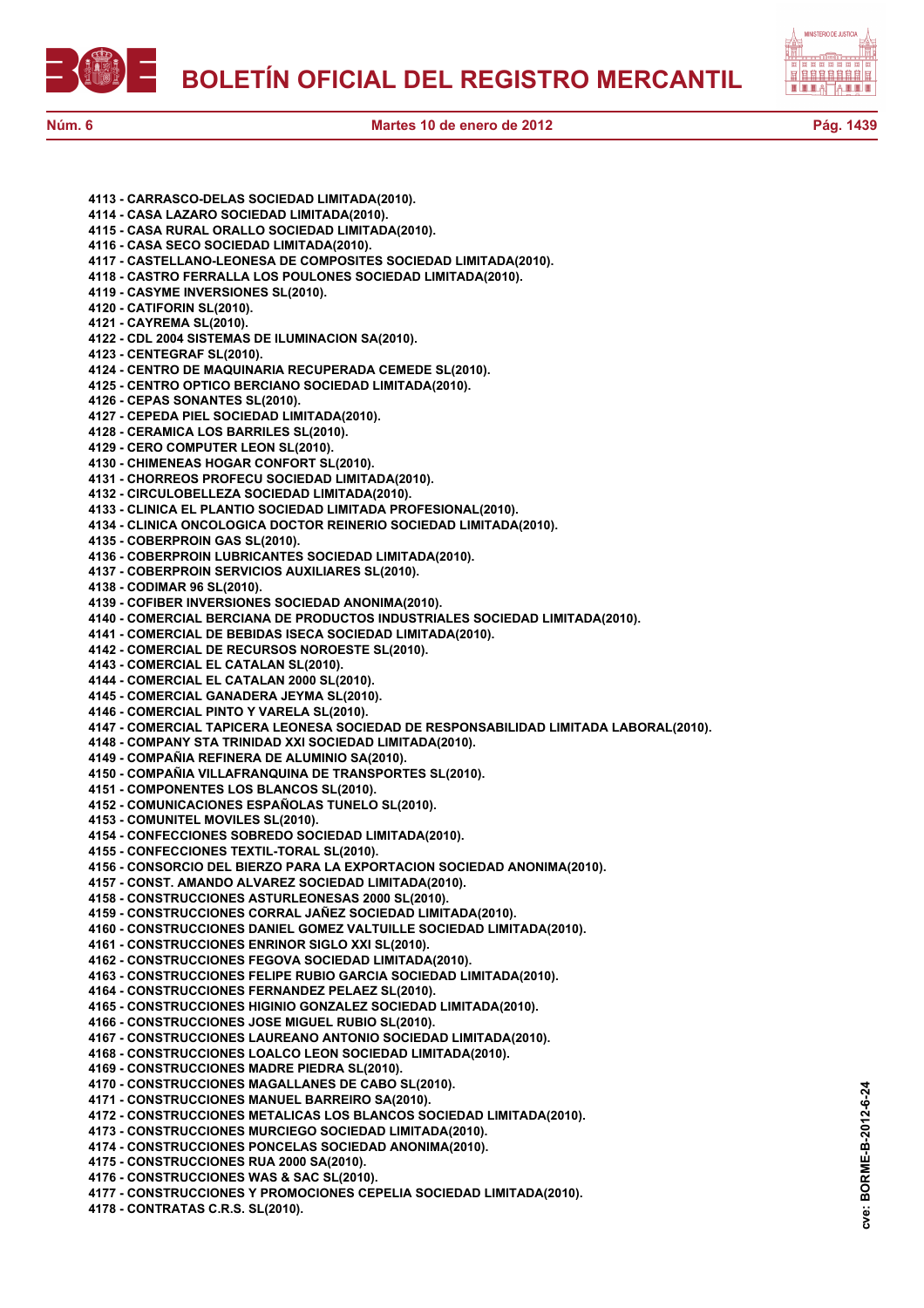

**4179 - CONTRATAS MIELGO SL(2010). 4180 - CONTRATAS Y DESGUACES SL(2010). 4181 - CORO ARIAS BARREDO SOCIEDAD LIMITADA PROFESIONAL(2010). 4182 - CORONEL BALLINAS SL(2010). 4183 - CROMECAL SL(2010). 4184 - CUEVA SAN SIMON SL(2010). 4185 - DE MATA Y ECKERT INMOBILIARIA SL(2010). 4186 - DE PUENTE GEIJO SOCIEDAD LIMITADA(2010). 4187 - DECORACIONES UGIDOS SL(2010). 4188 - DEHESA LA CENIA SL(2010). 4189 - DEMINGO EQUIPAMIENTOS SL(2010). 4190 - DEPORTES FEMAL SOCIEDAD LIMITADA(2010). 4191 - DESARROLLO EVALUACION Y GESTION DE PROYECTOS SOCIEDAD LIMITADA(2010). 4192 - DESARROLLOS EN COMPUESTOS SOCIEDAD LIMITADA(2010). 4193 - DESGUACES Y METALES MORENO SOCIEDAD LIMITADA(2010). 4194 - DIEZ GONZALEZ SL(2010). 4195 - DIFERMOTOR SL(2010). 4196 - DISGONFER SL(2010). 4197 - DISTRIBUCIONES DEL BIERZO SA(2010). 4198 - DISTRIBUCIONES POSADO SL(2010). 4199 - DOMOTEC SOLAR 7 SOCIEDAD LIMITADA(2010). 4200 - DOMUTEL SERVICIOS INMOBILIARIOS SA(2010). 4201 - DULCES BENAVIDES SOCIEDAD LIMITADA(2010). 4202 - ECOURBAN CONSULTORES SL(2010). 4203 - EDIFICACIONES Y CONTRATAS PORTELIÑA SOCIEDAD LIMITADA(2010). 4204 - EDIFICIO AVENIDA DE PORTUGAL 83 SL(2010). 4205 - EDITORIAL ACADEMIA SL(2010). 4206 - EDUARDO ILDEFONSO CASTRO URIA SOCIEDAD ANONIMA(2010). 4207 - EL EMIGRANTE LUSO SL(2010). 4208 - ELECTRICIDAD LAZO SL(2010). 4209 - ELECTRICIDAD RUEDA SOCIEDAD LIMITADA(2010). 4210 - ELECTRODOMESTICOS E INSTALACIONES ELECTRICAS ALAEZ SL(2010). 4211 - ELECTROGENERACION PRINCIPADO, SOCIEDAD LIMITADA(2010). 4212 - ELECTROHIDROFOR SL(2010). 4213 - EMBUTIDOS VEGARADA SA(2010). 4214 - EMBUTIDOS Y JAMONES EL MARAGATO SL(2010). 4215 - ENALAL OPTICA SOCIEDAD LIMITADA(2010). 4216 - ENERGIAS RENOVABLES PARAMESAS SL(2010). 4217 - ENTEBEL 2002 SL(2010). 4218 - EQUIPOS PARA MINERIA Y CONSTRUCCIONES SA(2010). 4219 - ERESDIVINA SOCIEDAD LIMITADA(2010). 4220 - ESCAYOLAS Y DECORACION HERMANOS MAGAZ SL(2010). 4221 - ESCUELA DE DISEÑO IDDECO SL(2010). 4222 - ESMICA BIERZO SL(2010). 4223 - ESQUIBEL INSTALACION Y MANTENIMIENTO DE CALDERAS SOCIEDAD LIMITADA(2010). 4224 - ESTRUCTURAS LA COLMENA SL(2010). 4225 - ESTRUCTURAS MATILLA SOCIEDAD LIMITADA(2010). 4226 - ESTRUCTURAS SANCEDO SOCIEDAD LIMITADA(2010). 4227 - ESTUDIO FOTOGRAFICO LA RUA SL(2010). 4228 - EUMAVI TIERRA PANTEA SOCIEDAD LIMITADA(2010). 4229 - EUROMENAJE 2.000 SL(2010). 4230 - EUROPEAN FILING SOLUTIONS SL(2010). 4231 - EUROTALLER CEJOVI SOCIEDAD LIMITADA(2010). 4232 - EXCAVACIONES PAYMAR SOCIEDAD LIMITADA(2010). 4233 - EXCLUSIVAS CASLE SL(2010). 4234 - EXPLOTACIONES ALVAREZ SA(2010). 4235 - EXPROSYSTEM SL(2010). 4236 - EYC JESAN-DAMACON 2007 SL(2010). 4237 - FABRICA DE COCINAS BIERZO SOCIEDAD LIMITADA(2010). 4238 - FABRICADOS LA TERCIA SL(2010). 4239 - FARICU INVERSIONES SL(2010). 4240 - FARMACONTEMPO SOCIEDAD LIMITADA(2010). 4241 - FERNANDEZ DE ESPINAREDA SL(2010). 4242 - FERNANDEZ GRELA SA(2010). 4243 - FERRALLA SEVANE & CASTRO SL(2010).**

**4244 - FERROSIDER 2006 SOCIEDAD LIMITADA(2010).**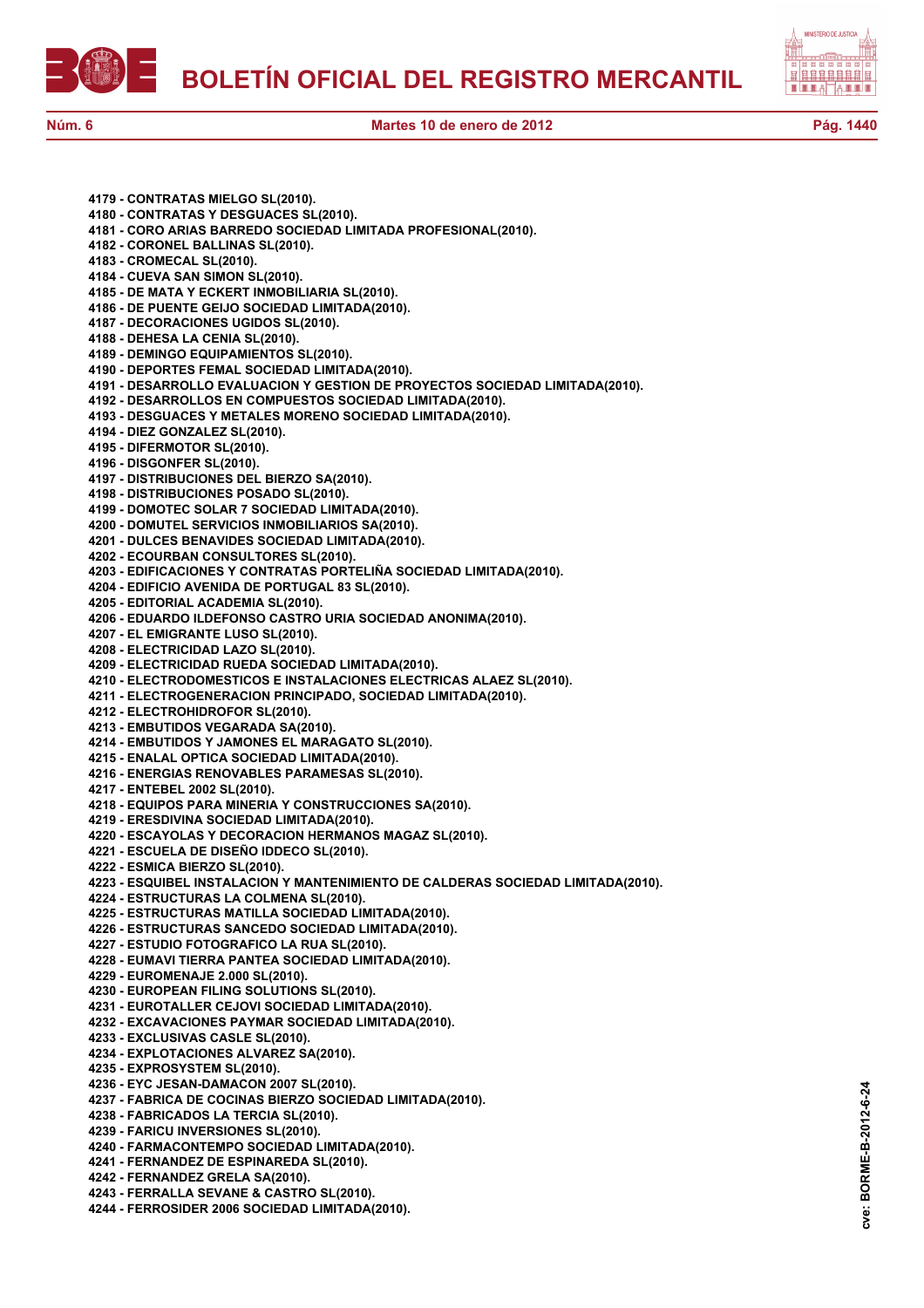

**cve: BORME-B-2012-6-24**

cve:

BORME-B-2012-6-24

**4245 - FG FRUTAS GONZALEZ SRL(2010). 4246 - FIDODIDO SL(2010). 4247 - FIGRAN SL(2010). 4248 - FINCAS FERNANDEZ FRESCO SL(2010). 4249 - FLEMING SPORT SL(2010). 4250 - FLORI GERBOLES SL(2010). 4251 - FONTANERIA Y CALEFACCION ROS SL(2010). 4252 - FORMATE LEON SOCIEDAD LIMITADA(2010). 4253 - FRANJA TRADE SOCIEDAD LIMITADA(2010). 4254 - FRUGABIER SOCIEDAD LIMITADA(2010). 4255 - FRUTAS DE ARGANZA SOCIEDAD LIMITADA(2010). 4256 - GAFAS DE MODA SOCIEDAD LIMITADA(2010). 4257 - GAMO BURGO SL(2010). 4258 - GANADERIA BANGO GARCIA SOCIEDAD LIMITADA(2010). 4259 - GARMORAL 2006 SL(2010). 4260 - GES-PREVENTION SL(2010). 4261 - GESCON OBRAS Y SERVICIOS SOCIEDAD LIMITADA(2010). 4262 - GESFEPAR SL(2010). 4263 - GESTION COMERCIAL PRIGAR SOCIEDAD LIMITADA(2010). 4264 - GESTION DE INGENIERIA Y SERVICIOS VEINTIUNO SL(2010). 4265 - GESTION HOTELERA DEL CARRION SL(2010). 4266 - GESTION HOTELERA OCA SOCIEDAD LIMITADA(2010). 4267 - GESTORES DE VITICULTURA SL(2010). 4268 - GETINO ASESORES CONSULTORES AUDITORES SL(2010). 4269 - GIL AUTOMOCION SL(2010). 4270 - GOA-MARKET SL(2010). 4271 - GRAF'93 SOCIEDAD LIMITADA(2010). 4272 - GRUPO DECOLUX DE FRANQUICIAS SOCIEDAD LIMITADA(2010). 4273 - HERMANOS FERLO SL(2010). 4274 - HERMANOS FERNANDEZ ALONSO SL(2010). 4275 - HERMINIO MENDAÑA SL(2010). 4276 - HERRERO MANUTENCION SOCIEDAD LIMITADA(2010). 4277 - HESIER SL(2010). 4278 - HIERROS Y METALES SACRISTAN SL(2010). 4279 - HIERROS Y TRANSFORMADOS DE LEON SOCIEDAD LIMITADA(2010). 4280 - HIJO DE LUIS G. MORATIEL SA(2010). 4281 - HIJOS DE CASTRO URIA SOCIEDAD ANONIMA(2010). 4282 - HIJOS DE JOAQUIN Y ARACELI SL(2010). 4283 - HIJOS DE JOSE LLAMAS SL(2010). 4284 - HIJOS DE LADISLAO CAÑON SOCIEDAD DE RESPONSABILIDAD LIMITADA(2010). 4285 - HIJOS DE LAURENTINO SANTOS SL(2010). 4286 - HORMIGONERAS JAVIER SUAREZ SL(2010). 4287 - HORMIGONES ROBLES SL(2010). 4288 - HORTALIZAS MANSILLA SOCIEDAD LIMITADA(2010). 4289 - HORTALIZAS MIGUEL ANGEL SL(2010). 4290 - HORTATRANS SL(2010). 4291 - HUAL 2000 SL(2010). 4292 - IGLESIAS Y PRIETO AGENCIA DE SEGUROS SOCIEDAD LIMITADA(2010). 4293 - IMPORTADORA LEONESA DE MAQUINARIA SL(2010). 4294 - INMOBILIARIA ALMO SA(2010). 4295 - INMOBILIARIA CARRALBLA SL(2010). 4296 - INMOBILIARIA NATAL SOCIEDAD ANONIMA(2010). 4297 - INMOPRINVER 2008 SOCIEDAD LIMITADA(2010). 4298 - INMUEBLES LOZHU SL(2010). 4299 - INNOVE STATE AGENCY SOCIEDAD LIMITADA(2010). 4300 - INSTALACIONES ELECTRICAS CANSECO SL(2010). 4301 - INSTALACIONES REPARACIONES Y CONSERVACION GRUPO DECOLUX SL(2010). 4302 - INTEGRASERVICIOS-NOVO SL(2010). 4303 - INTELIGERE SOCIEDAD LIMITADA(2010). 4304 - INTER-RUEDA SL(2010). 4305 - INTERMEDIA PARTNER SL(2010). 4306 - INTERNACIONAL CONPRO PROFESIONAL SL(2010). 4307 - INTRA-GAS SOCIEDAD LIMITADA(2010). 4308 - INTRABUS SA(2010). 4309 - INVERSIONES ALONSO Y GARRIDO SL(2010). 4310 - INVERSIONES GOYLU SL(2010).**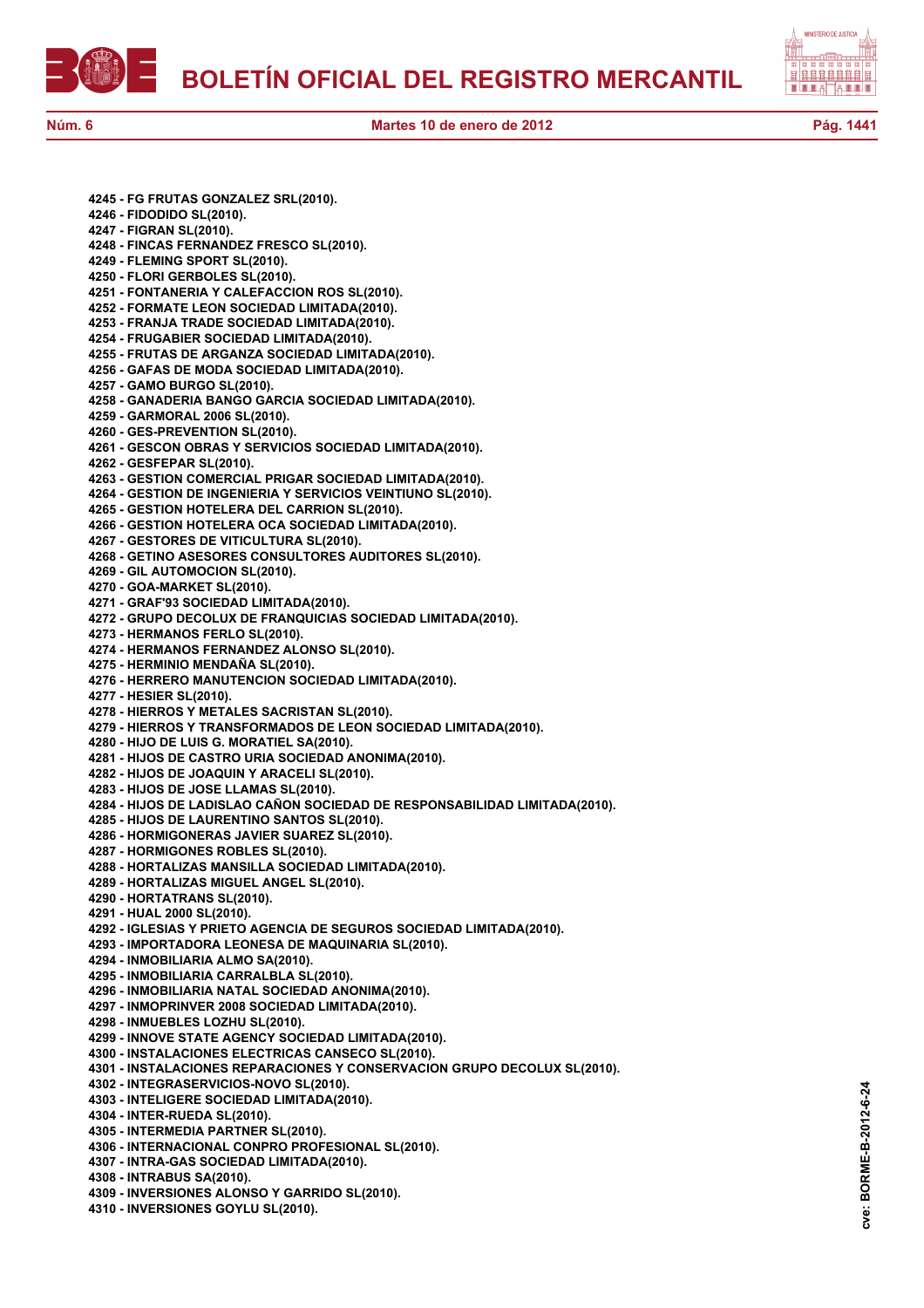



**4311 - INVERSIONES SUAREZ VICENTE SL(2010). 4312 - INVESTIGACION CIENTIFICA DE PRODUCCION ENERGETICA SL(2010). 4313 - IRMENSUL SL(2010). 4314 - ISAMARAL SL(2010). 4315 - JADE TASCON SOCIEDAD LIMITADA(2010). 4316 - JAFRAN BUSINESS SOCIEDAD LIMITADA(2010). 4317 - JAMONES FERNANDEZ SOCIEDAD LIMITADA(2010). 4318 - JAS LEONESA DE SERVICIOS EMPRESARIALES SOCIEDAD LIMITADA(2010). 4319 - JAS SERVICIOS LEONESES DE INFORMATICA Y CONTABILIDAD SOCIEDAD LIMITADA(2010). 4320 - JAULAR Y VEGA SOCIEDAD LIMITADA(2010). 4321 - JH GRUPO HOTELERO SL(2010). 4322 - JOSE LUIS VIDAL SL(2010). 4323 - JUEGOLID SOCIEDAD LIMITADA(2010). 4324 - KINESIA DIFUSION SL(2010). 4325 - LA PARADA DE LAS MEDULAS SL(2010). 4326 - LA POSADA DE BABIA SOCIEDAD LIMITADA(2010). 4327 - LA POSADA DE LA VEGA SL(2010). 4328 - LANCIA ASESORES SOCIEDAD LIMITADA(2010). 4329 - LANCIA AUDITORES SOCIEDAD LIMITADA(2010). 4330 - LAS MEDULAS INVERSIONES SL(2010). 4331 - LEOMADER SL(2010). 4332 - LEON COLOR SL(2010). 4333 - LEONESA DE COMUNICACIONES INTEGRALES SA(2010). 4334 - LEONFIS ASESORES SOCIEDAD LIMITADA(2010). 4335 - LIBER ELECTRONICA SL(2010). 4336 - LIMPIEZAS LIMECOR SL(2010). 4337 - LOCUS AVIS SL(2010). 4338 - LONGEVA SL(2010). 4339 - LOPAROSA SL(2010). 4340 - LOPEZ GARCIA SOLAR SL(2010). 4341 - LOPEZ-ANDRINO SOCIEDAD LIMITADA(2010). 4342 - LUIS VICENTE MARTINEZ SOCIEDAD LIMITADA(2010). 4343 - LUIS Y AURORA SL(2010). 4344 - LUPRAXA CONSTRUCCION DE INFRAESTRUCTURAS SL(2010). 4345 - M CASERO SA(2010). 4346 - MADALBA SL(2010). 4347 - MADERAS RUBIAL SL(2010). 4348 - MANTENIMIENTOS RUBIAL SLL(2010). 4349 - MAPIEX SOCIEDAD LIMITADA(2010). 4350 - MAQUINARIA DE ELEVACION Y TRACCION FERNANDEZ SL(2010). 4351 - MAQUINARIA SUMIBESA SL(2010). 4352 - MARENTREMAR SL(2010). 4353 - MARIA PILAR PEREIRA GARCIA SOCIEDAD LIMITADA(2010). 4354 - MARINFEMA SOCIEDAD LIMITADA(2010). 4355 - MARIÑAS ARMESTO MIGUEL-ARQUITECTURA SOCIEDAD LIMITADA(2010). 4356 - MARMOLES LUENGO SL(2010). 4357 - MARQUES BALBOA INTERNET SOCIEDAD LIMITADA(2010). 4358 - MARQUES RIVAS SL(2010). 4359 - MARTIN PEREZ FERNANDEZ SOCIEDAD LIMITADA PROFESIONAL(2010). 4360 - MARYAN DECORACION SL(2010). 4361 - MARYAN DECORACION Y OBRAS SL(2010). 4362 - MATERIALES Y CONSTRUCCIONES LLAGAR SL(2010). 4363 - MAYLU LA OLIVA SOCIEDAD LIMITADA(2010). 4364 - MERCA-LIQUIDACIONES SL(2010). 4365 - MERCASIDER LEON SOCIEDAD LIMITADA(2010). 4366 - MESON VICTOR SL(2010). 4367 - MINERALES DEL NOROESTE SOCIEDAD LIMITADA(2010). 4368 - MOLEON MARIN SOCIEDAD LIMITADA(2010). 4369 - MONTAJES ELECTRICOS PONFERRADA SOCIEDAD ANONIMA(2010). 4370 - MONTAJES Y MUDANZAS SOCIEDAD LIMITADA(2010). 4371 - MORALOSA SOCIEDAD LIMITADA(2010). 4372 - MORODA SL(2010). 4373 - MORTEROS Y HORMIGONES DE LEON SA(2010). 4374 - MOTO LEGIO SPORT SL(2010). 4375 - MUAR INVERSIONES, SOCIEDAD LIMITADA(2010).**

**4376 - MUEBLES CAUREL SOCIEDAD LIMITADA(2010).**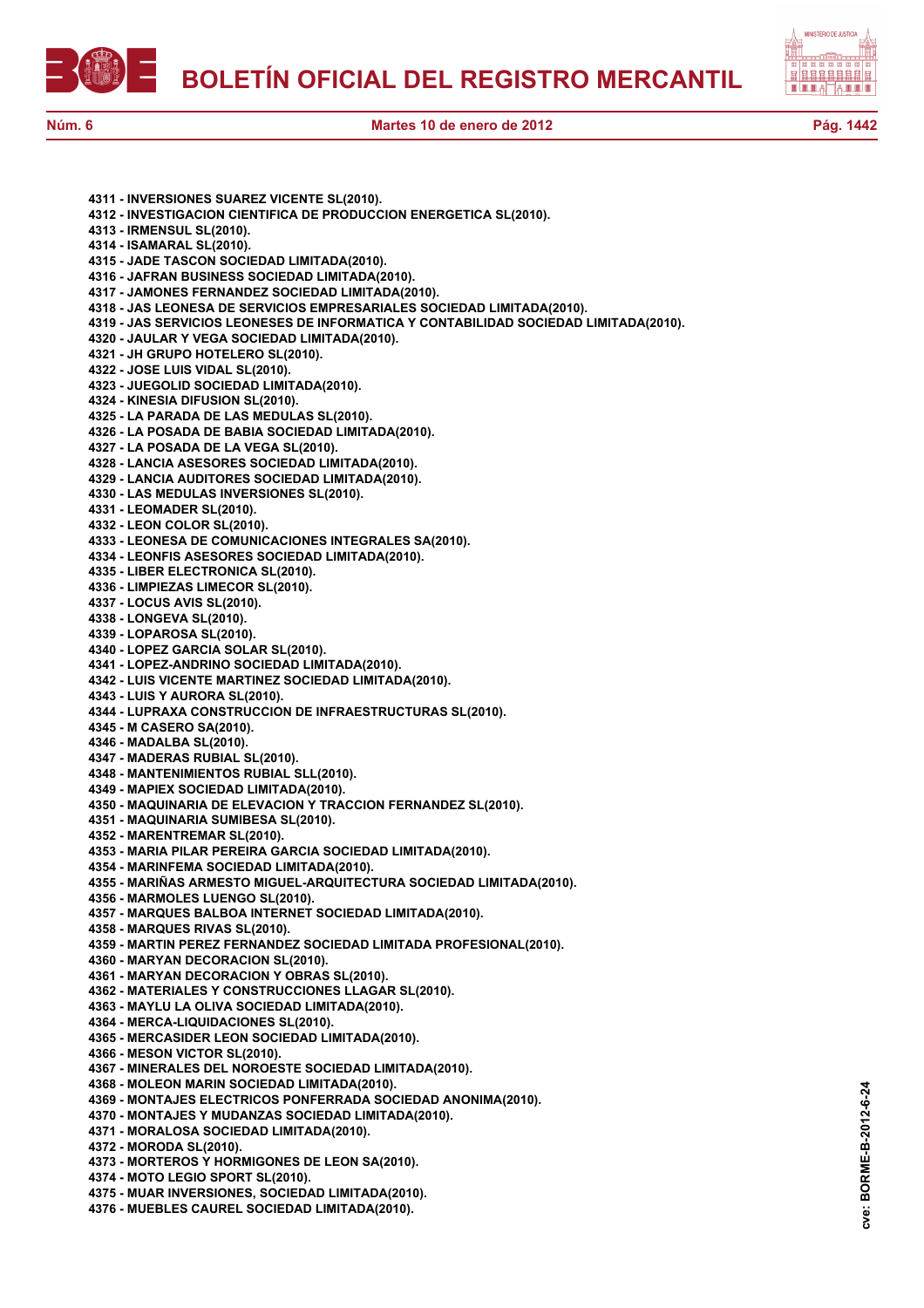

**4377 - MUEBLES DISEÑO VIVO SL(2010). 4378 - MUEBLES HUNO, SOCIEDAD LIMITADA(2010). 4379 - MUEBLES NATAL SOCIEDAD LIMITADA(2010). 4380 - MULTIGESTION ASES SL(2010). 4381 - MUSIC CENTER LEON SL(2010). 4382 - MUSICAL LANCIA SL(2010). 4383 - NADALMA SOCIEDAD LIMITADA(2010). 4384 - NAVALIEGOS MOTOR SOCIEDAD LIMITADA(2010). 4385 - NEUMATICOS NAVALIEGOS SOCIEDAD ANONIMA(2010). 4386 - NORFEL SPORT SOCIEDAD LIMITADA(2010). 4387 - NORTON LIBER SL(2010). 4388 - NUTRIMENTOS RODRIGUEZ SL(2010). 4389 - OBRAS CUA SOCIEDAD LIMITADA(2010). 4390 - OBRAS LOFRAN SL(2010). 4391 - OBRAS Y RESTAURACIONES MINEROAMBIENTALES, SOCIEDAD LIMITADA(2010). 4392 - OCA, OCIO, CULTURA Y AVENTURA SOCIEDAD LIMITADA(2010). 4393 - OFICIOS VARIOS OFIPLUS SOCIEDAD LIMITADA(2010). 4394 - OFIDIS LEON SL(2010). 4395 - OIRATON SL(2010). 4396 - OLMO DE JESUS SL(2010). 4397 - ORTHOMADI SL(2010). 4398 - PAINDESCO NORTE SL(2010). 4399 - PALACIO DE CANEDO SOCIEDAD LIMITADA(2010). 4400 - PANADERIA PARAMESA SOCIEDAD LIMITADA(2010). 4401 - PANIFICADORA SANTOS FRANCO SL(2010). 4402 - PARQUE REY ORDOÑO SA(2010). 4403 - PATRISEVA SOCIEDAD LIMITADA(2010). 4404 - PAUL IMPORT SOCIEDAD LIMITADA(2010). 4405 - PECES REGUERAL SL(2010). 4406 - PEREZ ENRIQUEZ CONSTRUCCIONES SOCIEDAD LIMITADA(2010). 4407 - PERFIL LEON GYM SOCIEDAD LIMITADA(2010). 4408 - PERSI ZAMORANO SL(2010). 4409 - PEÑA ORNIZ SL(2010). 4410 - PISCIFACTORIA DEL BIERZO SOCIEDAD LIMITADA(2010). 4411 - PIVA MOTOR SA(2010). 4412 - PIZARRAS EXPIZ SA(2010). 4413 - PLANARQ ARQUITECTURA Y URBANISMO SL(2010). 4414 - PLANETA RURAL SL(2010). 4415 - PLATANOS Y FRUTAS LEON SL(2010). 4416 - PLUS CONTACTO SERVICIOS INTEGRALES SOCIEDAD LIMITADA(2010). 4417 - PONCECONS SOCIEDAD LIMITADA(2010). 4418 - PONCELAS ABELLA SL(2010). 4419 - PORCINO MARY CARMEN SOCIEDAD LIMITADA(2010). 4420 - POSTAL STAMP SL(2010). 4421 - PRADA A TOPE SOCIEDAD ANONIMA(2010). 4422 - PRINVER GESTION SOCIEDAD LIMITADA(2010). 4423 - PROBIER SOCIEDAD LIMITADA(2010). 4424 - PRODUCTOS AGRICOLAS DE LEON SA(2010). 4425 - PROFESIONALES DE SALUD Y ESTETICA DENTAL INTEGRAL CONDE LUNA BENAVIDES SL(2010). 4426 - PROJOLIS INMOBILIARIA SOCIEDAD LIMITADA(2010). 4427 - PROMOCIONES ALFONSO FERNANDEZ PEREZ SL(2010). 4428 - PROMOCIONES ARIAS Y NATAL SL(2010). 4429 - PROMOCIONES MEDUL SA(2010). 4430 - PROMOCIONES MOLEON RODRIGUEZ SOCIEDAD LIMITADA(2010). 4431 - PROMOCIONES PUENTE BALBOA SL(2010). 4432 - PROMOCIONES SAMIVEGA SL(2010). 4433 - PROMOTORA BURGALESA PONFERRADINA SL(2010). 4434 - PROMOTORA CARFER Y AURELIO SL(2010). 4435 - PROMOTORA DEL BIERZO SL(2010). 4436 - PROMOTORA ESPIRITU SANTO-NOVO SL(2010). 4437 - PROMOTORA SANTALLA BARRIO SL(2010). 4438 - PRORREAN, SL(2010). 4439 - PROYECTOS SISTEMAS Y PERITACIONES SL(2010). 4440 - PSIQUE, GABINETE DE PSICOLOGIA SLP(2010). 4441 - PUBLIASOCIACION SL(2010). 4442 - PUENTE HERMANOS SOCIEDAD LIMITADA(2010).**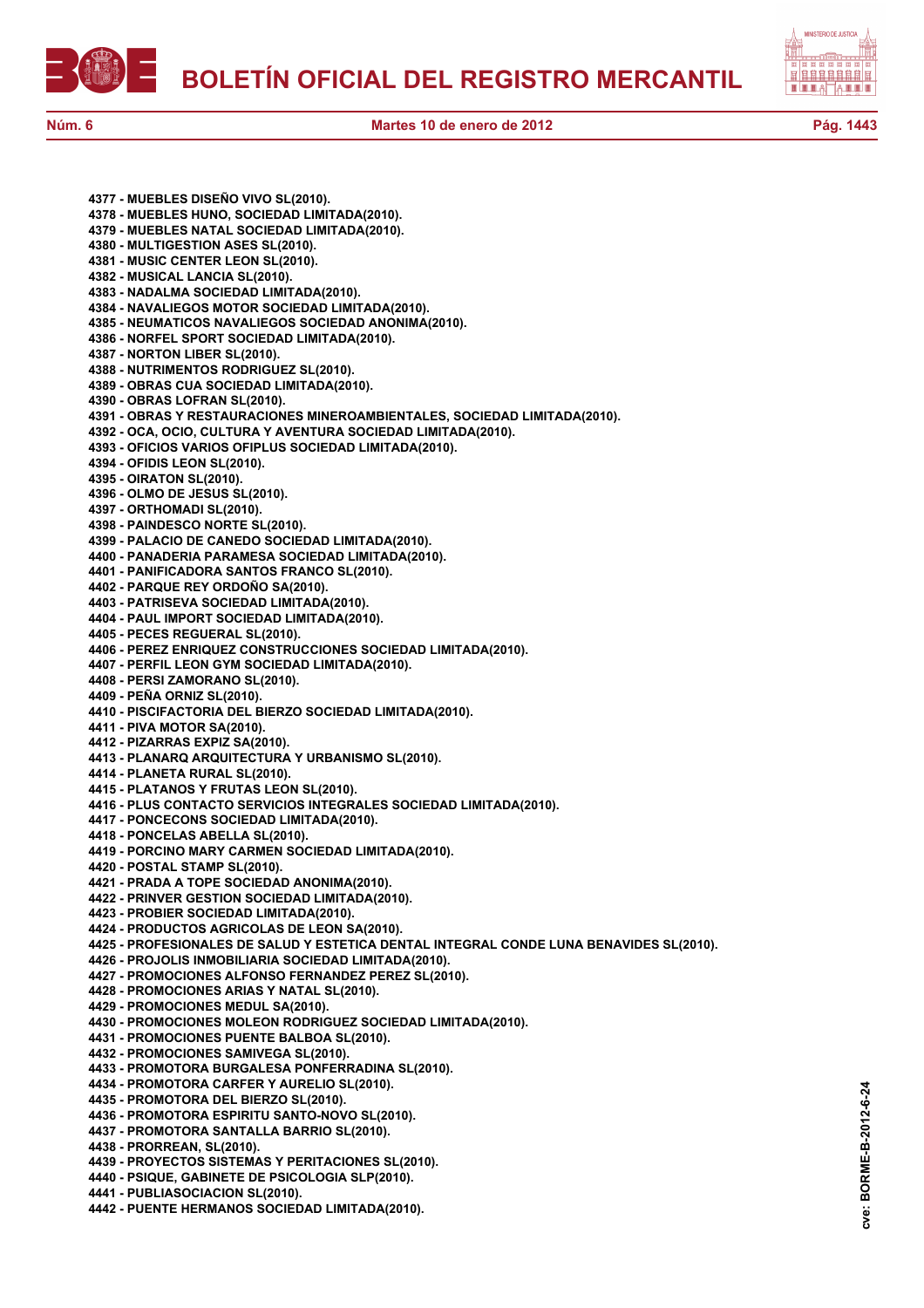



**4443 - PYC TORALVA SL(2010). 4444 - QOSOLUCIONES TECNICAS DE TELECOMUNICACIONES SL(2010). 4445 - QUESOS TUREGANO SL(2010). 4446 - RAMMAZO SOCIEDAD DE RESPONSABILIDAD LIMITADA LABORAL(2010). 4447 - RANCHO ASESORES SL(2010). 4448 - RASQUETA SOCIEDAD LIMITADA(2010). 4449 - RAUL HIDALGO & CARMEN ARROYO ARQUITECTOS SOCIEDAD LIMITADA(2010). 4450 - REBISA RECICLAJE BIOLOGICO DE SUBPRODUCTOS AGROPECUARIOS SA(2010). 4451 - RECALVI LEON SL(2010). 4452 - RECIPIENTES Y MAQUINAS SL(2010). 4453 - RECUBRIMIENTO DEL POLIESTER SA(2010). 4454 - REDGRADO SL(2010). 4455 - REFORMAS LONGARA SOCIEDAD LIMITADA(2010). 4456 - REFORMAS Y MANTENIMIENTOS CF SL(2010). 4457 - REFRESCOS Y CERVEZAS SL(2010). 4458 - REMINOP SOCIEDAD LIMITADA(2010). 4459 - REPLANTACIONES LEON SL(2010). 4460 - REPOSA-LAFON SA(2010). 4461 - RESIDENCIAL DOÑA SANCHA SL(2010). 4462 - RESIJARDIN SL(2010). 4463 - RESONANCIA ABIERTA EL BIERZO SOCIEDAD LIMITADA(2010). 4464 - RESTAURANTE LA BODEGA REGIA SOCIEDAD LIMITADA(2010). 4465 - REVESTIMIENTOS FRAN SL(2010). 4466 - RIBEGAR AISLAMIENTOS SL(2010). 4467 - RIBEGAR INTERIORES SL(2010). 4468 - RIESCO CERAMICAS Y PARQUETS SL(2010). 4469 - RIGOLETO LEON 2007 SOCIEDAD LIMITADA(2010). 4470 - RODAMOVIL SA(2010). 4471 - RODAVI SUMINISTROS SL(2010). 4472 - RODRIGUEZ NATAL SOCIEDAD LIMITADA(2010). 4473 - ROELMART GESTION SL(2010). 4474 - ROTONDASANDIONISIO SL(2010). 4475 - ROTULO EXTERIOR SL(2010). 4476 - SAN CLAUDIO COLOR SL(2010). 4477 - SANEAMIENTO DEMOLICION Y MANTENIMIENTO SA(2010). 4478 - SANTIAGO SANTAMARIA SL(2010). 4479 - SEGORMESA SERVICIOS SOCIEDAD LIMITADA(2010). 4480 - SEOANE Y CABAL SL(2010). 4481 - SERCLIM MANTENIMIENTO SOCIEDAD LIMITADA(2010). 4482 - SERVICIO ATENCION TECNICA LUCAS SARRIA SOCIEDAD LIMITADA(2010). 4483 - SERVICIO RAPIDO ELICA SOCIEDAD LIMITADA(2010). 4484 - SERVICIOS HOSPITALARIOS DE LEON SL(2010). 4485 - SERVICIOS INTEGRALES POLIGONOS SOCIEDAD LIMITADA(2010). 4486 - SERVIFRIO LEON SL(2010). 4487 - SERVINTE LEON SL(2010). 4488 - SIFERCAR 2004 SL(2010). 4489 - SIMELEC SL(2010). 4490 - SISTEMAS DE OFICINA DE LEON 1 SOCIEDAD ANONIMA(2010). 4491 - SISTEMAS DE OFICINA DE LEON 2 SOCIEDAD ANONIMA(2010). 4492 - SISTEMAS DE OFICINA DE LEON 3 SL(2010). 4493 - SISTEMAS DE VOZ Y DATOS DE LEON SL(2010). 4494 - SISTEMAS TECNICOS DE INGENIERIA LAREDO SL PROFESIONAL(2010). 4495 - SISTEMAS Y ESTRUCTURAS METALICAS SOCIEDAD LIMITADA(2010). 4496 - SUCVISA SA(2010). 4497 - SUMINISTROS INDUSTRIALES BELLO SOCIEDAD ANONIMA(2010). 4498 - SUMINISTROS MABER SOCIEDAD LIMITADA(2010). 4499 - SUROLAIT SA(2010). 4500 - TABERNAS LEONESAS SL(2010). 4501 - TALLER DE ENCUADERNACION NAIKE SL(2010). 4502 - TALLER MECANICO ROBLES SL(2010). 4503 - TALLERES ARIAS ALUMINIO SOCIEDAD LIMITADA(2010). 4504 - TALLERES ARPA SL(2010). 4505 - TALLERES ELANCAR SL(2010). 4506 - TALLERES ELECTROMECANICOS A. CASTAÑO SL(2010). 4507 - TALLERES JULIO MECANICA SOCIEDAD LIMITADA(2010). 4508 - TALLERES LOPEZ DONIS SL(2010).**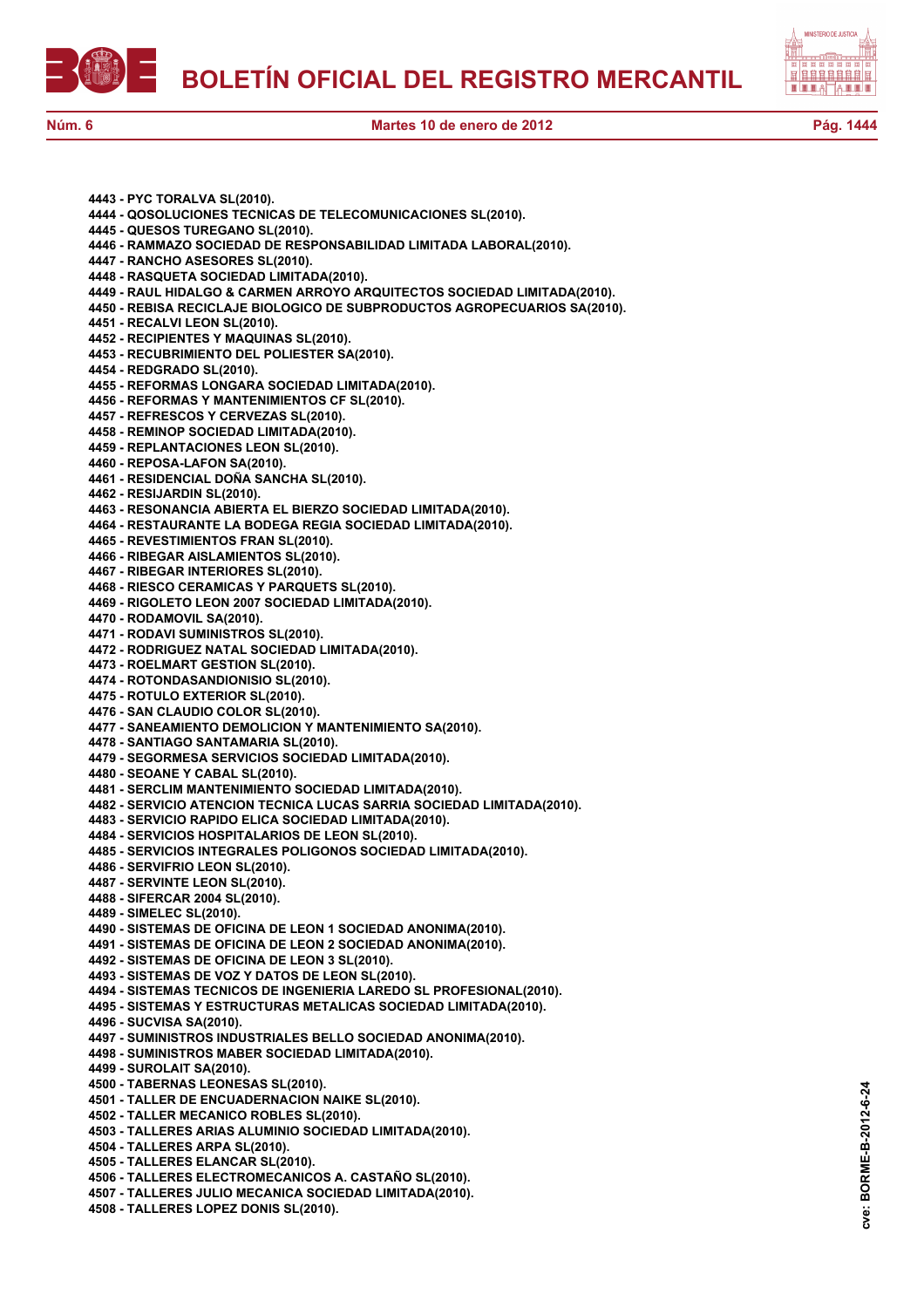



**4509 - TALLERES LUIS POTES SL(2010). 4510 - TALLERES MARCELINO MIGUEL SL(2010). 4511 - TALLERES MATAGAL SL(2010). 4512 - TALLERES MECANICOS CELADA SA(2010). 4513 - TALLERES NANDO SL(2010). 4514 - TALLERES NARAYA SL(2010). 4515 - TALLERES OTERICO SOCIEDAD LIMITADA(2010). 4516 - TALLERES SANCHEZ CADENAS SL(2010). 4517 - TALLERES SEOANE SA(2010). 4518 - TECNICAS TRANSITARIAS SL(2010). 4519 - TECNOSOLVER SYSTEMS INTEGRATION SERVICES SL(2010). 4520 - TELEMARK INTERNACIONAL, SOCIEDAD LIMITADA(2010). 4521 - TELEMARK SPAIN SOCIEDAD DE RESPONSABILIDAD LIMITADA(2010). 4522 - TERRENOS, URBANIZACION, CONSTRUCCION, ARQUITECTURA, SOLARES Y ALQUILERES SL(2010). 4523 - TESO ROQUERA SOCIEDAD LIMITADA(2010). 4524 - TESSO MULAR SOCIEDAD LIMITADA(2010). 4525 - TIKETEL SL(2010). 4526 - TILENDA ALHAMBRA SL(2010). 4527 - TINTORERIA MANEL SL(2010). 4528 - TORAL SEGUR SL(2010). 4529 - TRABAJOS OBRA CIVIL INGENIERIA SLL(2010). 4530 - TRAINING EXCELLENCE SL(2010). 4531 - TRANSFORMACION DE CARTON Y PLASTICO EKIAN SL(2010). 4532 - TRANSMUCA SOCIEDAD LIMITADA(2010). 4533 - TRANSPORTE DE MERCANCIAS ESPECIALES SL(2010). 4534 - TRANSPORTES ANIA SL(2010). 4535 - TRANSPORTES CHRISTIAN ASTORGA SOCIEDAD DE RESPONSABILIDAD LIMITADA(2010). 4536 - TRANSPORTES FRAN VEGA SOCIEDAD LIMITADA(2010). 4537 - TRANSPORTES LAGUNA SOCIEDAD LIMITADA(2010). 4538 - TRANSPORTES PORFIRIO CELA SL(2010). 4539 - TRANSPUERTA MOVIMIENTO DE TIERRAS SOCIEDAD LIMITADA(2010). 4540 - TRAVANE SOCIEDAD LIMITADA(2010). 4541 - TRUCKSMECA SOCIEDAD LIMITADA(2010). 4542 - TRUJILLO REAL ESTATE SL(2010). 4543 - TU BRICO-MARIAN SL(2010). 4544 - TURLEON SL(2010). 4545 - UNION DE TRANSPORTISTAS LEONESES SL(2010). 4546 - URBAQ ARQUITECTOS SL(2010). 4547 - URBE INVERSIONES SOCIEDAD ANONIMA(2010). 4548 - URGRA PROMOCIONES INMOBILIARIAS SA(2010). 4549 - VACUMUEBLE SOCIEDAD LIMITADA(2010). 4550 - VALDECARREÑO SL(2010). 4551 - VALDENER SOLAR SOCIEDAD LIMITADA(2010). 4552 - VALERIE LAURENT VIAJES SL(2010). 4553 - VAZQUEZ RIVAS SOCIEDAD LIMITADA(2010). 4554 - VIAJES EDEN SL(2010). 4555 - VIDA Y SALUD CORREDURIA DE SEGUROS SOCIEDAD LIMITADA(2010). 4556 - VIDRIERAS M3 SL(2010). 4557 - VILLA CREMENES SL(2010). 4558 - VILLANUEVA & COSEX SOCIEDAD ANONIMA(2010). 4559 - VILLARBURA DE INVERSIONES SOCIEDAD LIMITADA(2010). 4560 - VILLORIA OTERO SL(2010). 4561 - VINOS ROBLA BAHILLO SOCIEDAD LIMITADA(2010). 4562 - VINOS VALTUILLE SL(2010). 4563 - VISION LEON SOCIEDAD LIMITADA(2010). 4564 - VITECAL BIERZO SL(2010). 4565 - VIVALDI EXPO OCASION SOCIEDAD LIMITADA(2010). 4566 - VIVALDI INVERSIONES SL(2010). 4567 - VIVALDI MINERALES SL(2010). 4568 - VIVEROS MAGAL SOCIEDAD LIMITADA(2010). 4569 - VIVERVIDA SOCIEDAD LIMITADA(2010). 4570 - VOCES PROPIAS SL(2010). 4571 - VULCANO-VALDEORRAS SOCIEDAD LIMITADA(2010). 4572 - WORLD-WIDE TRADE ENTERPRISE SL(2010). 4573 - YEBEL APLICACIONES FORESTALES SOCIEDAD LIMITADA(2010). 4574 - YUGUEROS CORDOBA SL(2010).**